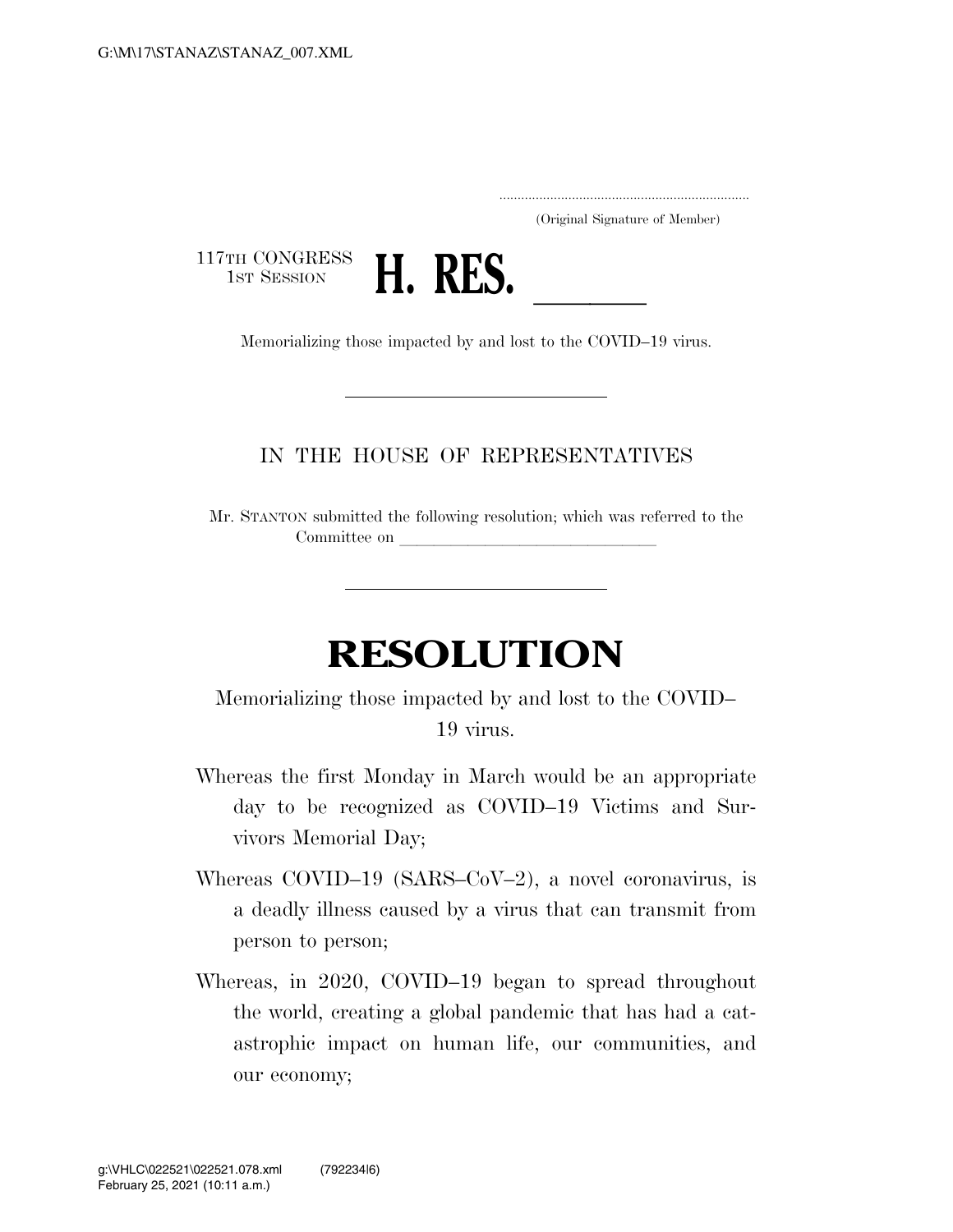- Whereas, in March 2020, communities in every State began to experience increased loss of life, and families lost fathers, mothers, brothers, sisters, sons, daughters, and neighbors from the virus;
- Whereas, beginning in 2020, many across the United States were and continue to be personally impacted by COVID– 19 including mourning their loved ones and neighbors or suffering from the unknown long-term health implications of the virus;
- Whereas, by the end of February 2021, there were more than 28,065,000 known cases of the virus in the United States, and more than 500,000 people tragically lost their lives;
- Whereas COVID-19 has had a disproportionate impact on low-income communities and communities of color—with higher rates of infection and death—exacerbating inequities already prevalent in our systems that we must address as a Nation;
- Whereas public servants, frontline and essential workers, and health care professionals took selfless actions to protect their neighbors and communities, support struggling local economies, and find innovative ways to provide services;
- Whereas local, State, Tribal, and Federal Government entities provided critical support to businesses, communities, and Americans in need;
- Whereas the COVID–19 pandemic continues to have an impact on the United States and countries around the world; and
- Whereas each life lost to COVID–19, each inequity and broken system brought to light, and each sacrifice made shall never be forgotten: Now, therefore, be it